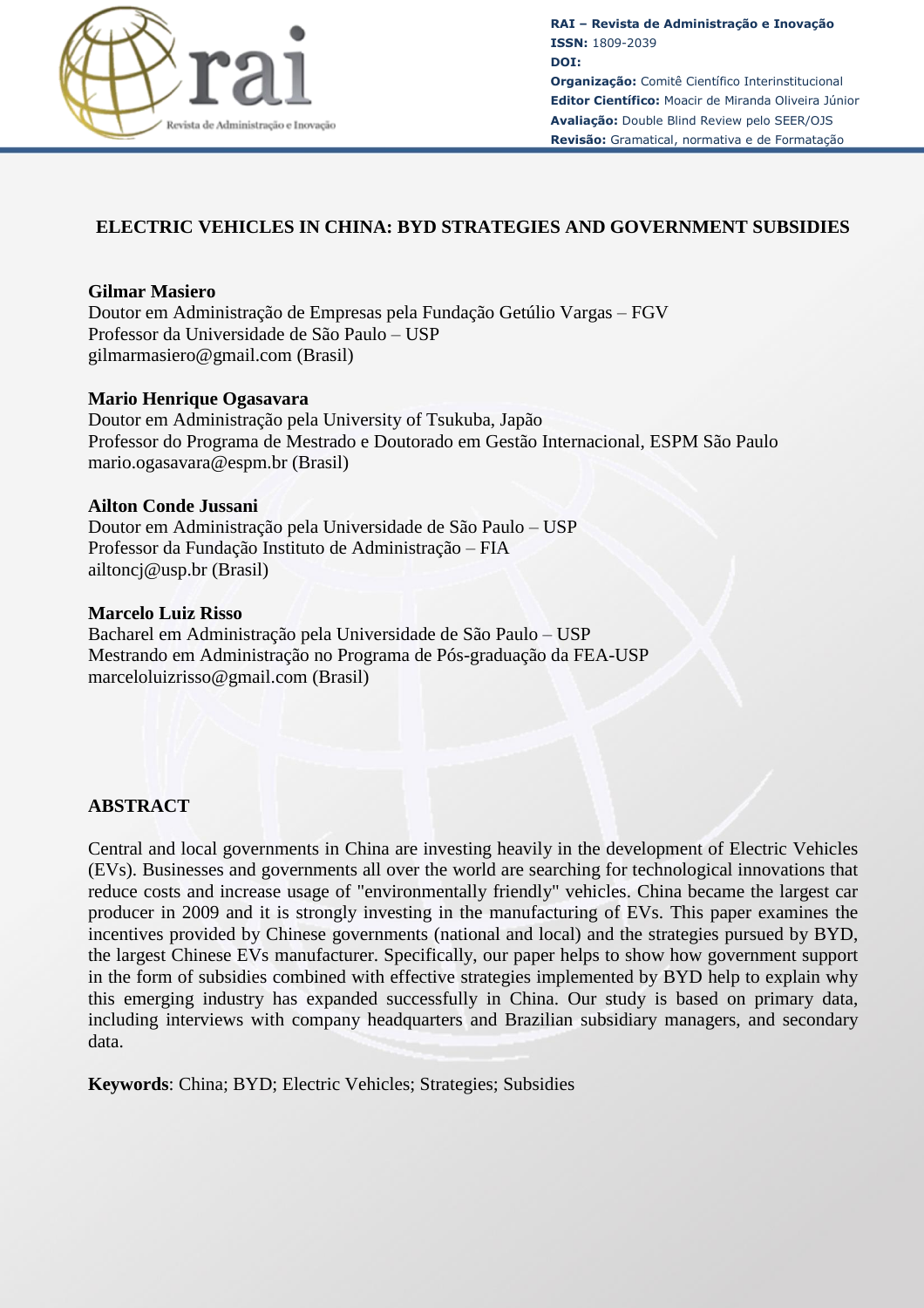#### **1. INTRODUCTION**

Electric vehicles (EVs) are already a reality in the international market. Cars driven purely by battery now account for significant portions of the vehicle fleets of developed and some of the developing countries. This proliferation of these vehicles that are replacing engine combustion alternatives, with either purely electric car or some hybrid form of propulsion, has attracted the attention of researchers seeking to understand the factors that have been most instrumental to the development of this industry which until only recently developed at a very slow rate without much progress. In a review of the evolution of the industry in the last four decades, Chan (2011) states that the successful production and marketing of EVs depends on overcoming many challenges, including:

- Availability of products with displacement of autonomy at an affordable cost;
- Availability of efficient and easy to use infrastructure; and,
- Availability of business model to leverage the cost of batteries.

In recent years, there has been a proliferation of scientific papers discussing the progress made on the development of this industry considering these factors for developed and developing economies. Karlsson and Jonson (2010), for example, investigated a vehicle design plug-in hybrid (PHEV) in a medium-sized city in Sweden. Xinghu (2010) analyzed the shortcomings in the energy sector from the introduction of EVs in China. Du, Ouyang and Wang (2010) studied business solutions for the mass penetration of first-generation battery electric vehicles in China. Wong, Lu, and Wang (2010) studied the adoption of different technologies for EVs in Singapore. Kudoh and Motose (2010) studied the preferences of Japanese consumers for EVs.

Searching to overcome its strong dependence on oil, the Chinese government is supporting the development of alternatives forms of clean energy. Chinese governments and businesses in tandem have sought different forms of partnerships to meet the challenge of increasing technological advancements to reduce costs and increase usage of "environmentally friendly" vehicles. This paper examines the strategies pursued by BYD, the largest Chinese EVs manufacturer, tracking its evolution and the factors that contributed to the rise of this company on the world stage. Specifically, our paper helps to show how effective strategies implemented by BYD combined with government support in the form of subsidies help to explain why this company has expanded in exponential terms in China in recent years. Our objective is to use the case of BYD to identify the factors that contribute to the effective adoption and development of this industry in the context of a developing country. Our study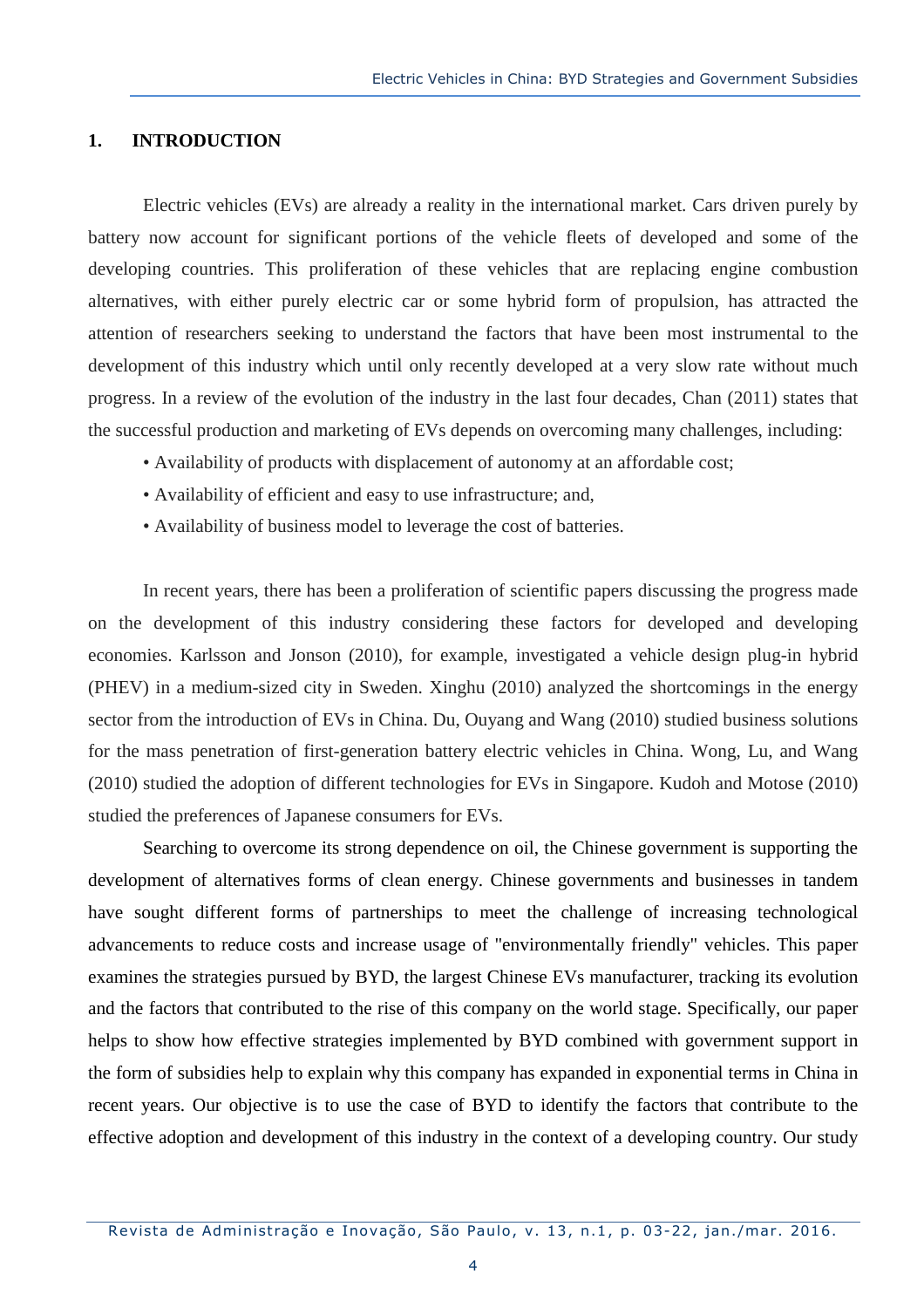is based on in-person interviews with management undertaken by the authors both in the Chinese Headquarters and the Brazilian Subsidiary.

The rest of this article is structured in six sections. First, we provide an overview of EV development in China. Next, we briefly review some of the key findings from the literature on EVs in China. In Section 4, we provide an overview of BYD from a startup in 1995 to its main characteristics and main strategies in 2015. We show how BYD has benefitted from government subsidies in Section 5. The final section makes some concluding remarks on future directions for research on the development of the EV industry.

## **2. AN OVERVIEW OF EV DEVELOPMENT IN CHINA**

According to IEA (2015), Japan and the US are the biggest consumers of EVs. Although consolidated rankings on the production of these vehicles are not yet available, industry experts agree that Japan, South Korea, Germany and China have shown the most significant technological advances. This is because the top ten leaders in the development of battery production are from these countries. Five are Japanese companies: AESC, Mitsubishi / GS Yuasa, Hitachi, Panasonic and Toshiba. Two are South Korean: LG Chem and Samsung SDI. There is also one joint venture company between Germany and South Korea: SK Continental E-Motion. BYD is the only Chinese firm among the top 10.

In studies developed by Fournier et al. (2011) and Castro et al. (2013), batteries and their electronic components have been identified as the key technological challenge to be overcome in the successful development of the EV industry considering the entire production chain. This is even more difficult because batteries are the least durable component of EV cars. There are four types of batteries vying to be the standard for the EVs industry: LAB (lead acid); Li-Ion; NiMH (nickel metal hydride) and sodium, also known as ZEBRA, Zero Emission Battery Research Activity, which is fully recyclable and which tends to be cheaper than lithium-based batteries (Castro & Ferreira, 2013).

Batteries have different degrees of durability. That is, the life of a battery varies depending on the technology used, the type of use and storage conditions. The factors that affect the durability of batteries are extreme temperatures, the excessive time to recharge and completely discharge of the batteries. Currently, manufacturers estimate the lifetime of a battery at 150,000 km and a durability of 5 years.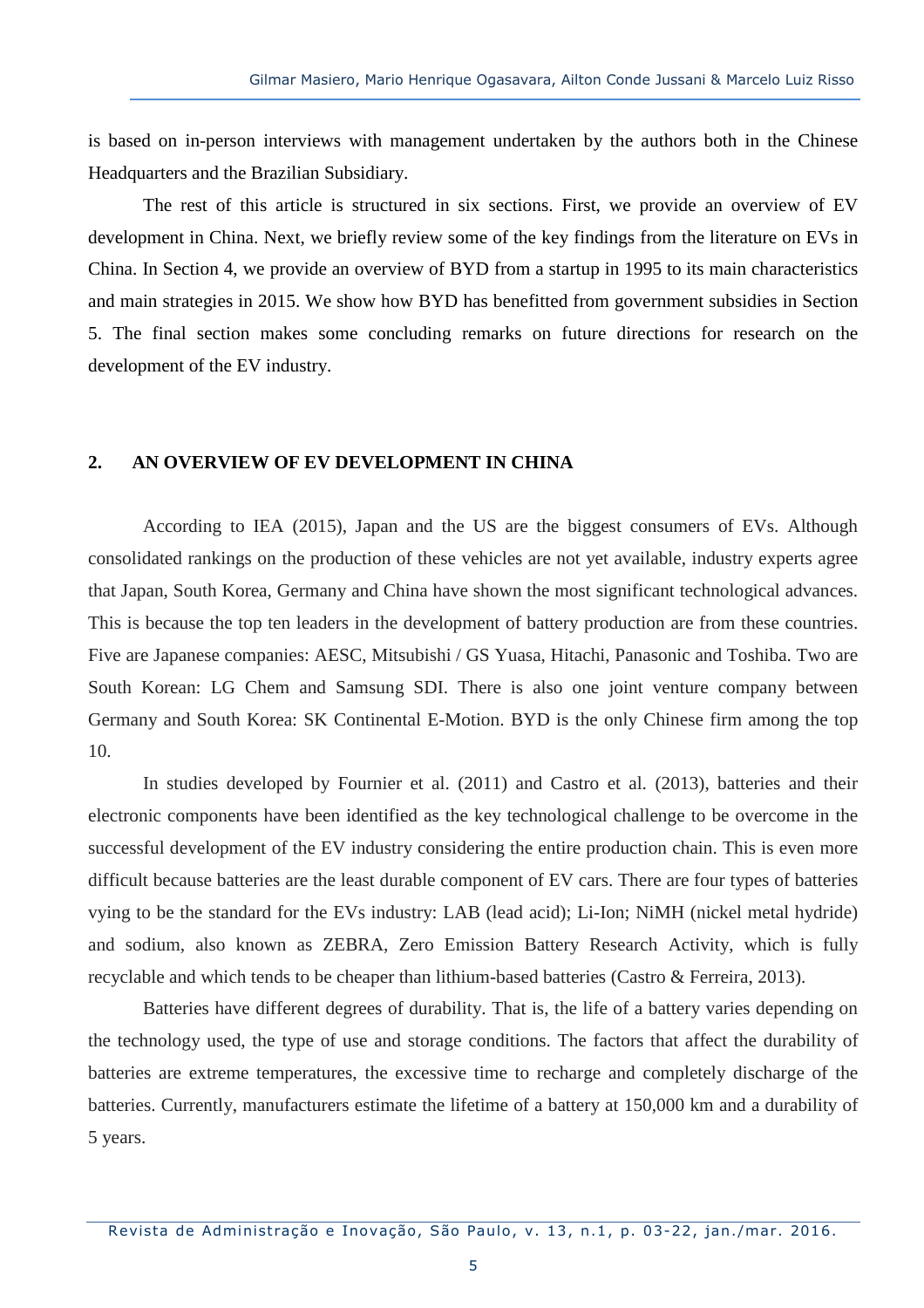Recent initiatives of governments and major car companies have prioritized the search for alternatives to oil as a means of vehicle propulsion. A typical example of such an initiative was the development of the Toyota Prius hybrid vehicle, until recently, a world leader in sales in the category (Carrillo-Hermosilla et al., 2010; Sexton & Sexton, 2014). In addition to hybrid cars, there are other less known initiatives in the development of Battery Electric Vehicles (BEVs). The strategies being pursued and the challenges facing companies to exploring this new emerging industry are only now beginning to be studied.

Japanese carmakers Mitsubishi and Nissan launched the pure electric compacts "i.MiEV" and "Leaf" in recent years, (Gass & Schmid, 2014). In 2008, Chinese BYD (Build Your Dreams) launched the e6 sedan crossover. Hou et al. (2010) consider that these and similar initiatives represent an effective solution for oil shortage problems. According to Gao et al. (2008), the potential for development of the electric car industry in China is due to its own national characteristics and global stance regarding energy demands. However, according to Shen et al. (2014), it will be very unlikely for EVs to significantly reduce greenhouse gas emissions because electric power generation is still heavily dependent on thermal power plants that employ fossil fuels.

The need to reduce greenhouse gas emissions and achieve energy efficiency improvements are constant targets of studies and researches in the automotive sector, especially in China. In recent years studies from the perspective of life-cycle energy consumption of electric vehicles in China and greenhouse gas emission have been a significant concern drawing the attention of scholars including Shen et al. (2012); Zhang, Ou and Zhang (2013); and Lin et al. (2013). Despite the studies and the progress made, a major obstacle facing the global EV industry is the high production cost of the batteries that drive electric cars - a factor accounting for approximately 50% of the total cost per unit produced (Wang et al., 2011; Kimble & Wang, 2012).

With China's economic success and the resulting increase in its population's purchasing power, the country has become one of the world's largest consumer markets (Starrs, 2013). The expansion of the Chinese economy in recent decades, however, has also caused a negative environmental impact that is currently raising concerns from both the Chinese government authorities and the international community (Vennemo et al.*,* 2009). From this perspective, Chinese leaders set out to foster the development of New Energy Vehicles (NEV) (Liu & Kokko, 2013). These vehicles, powered by renewable energy, can counter the ills caused by the rise in consumption and pollution from fossil fuel cars purchased by China`s growing middle class. Thus, several automobile manufacturers operating in the Chinese market, (see Table 1), started developing electric vehicle models.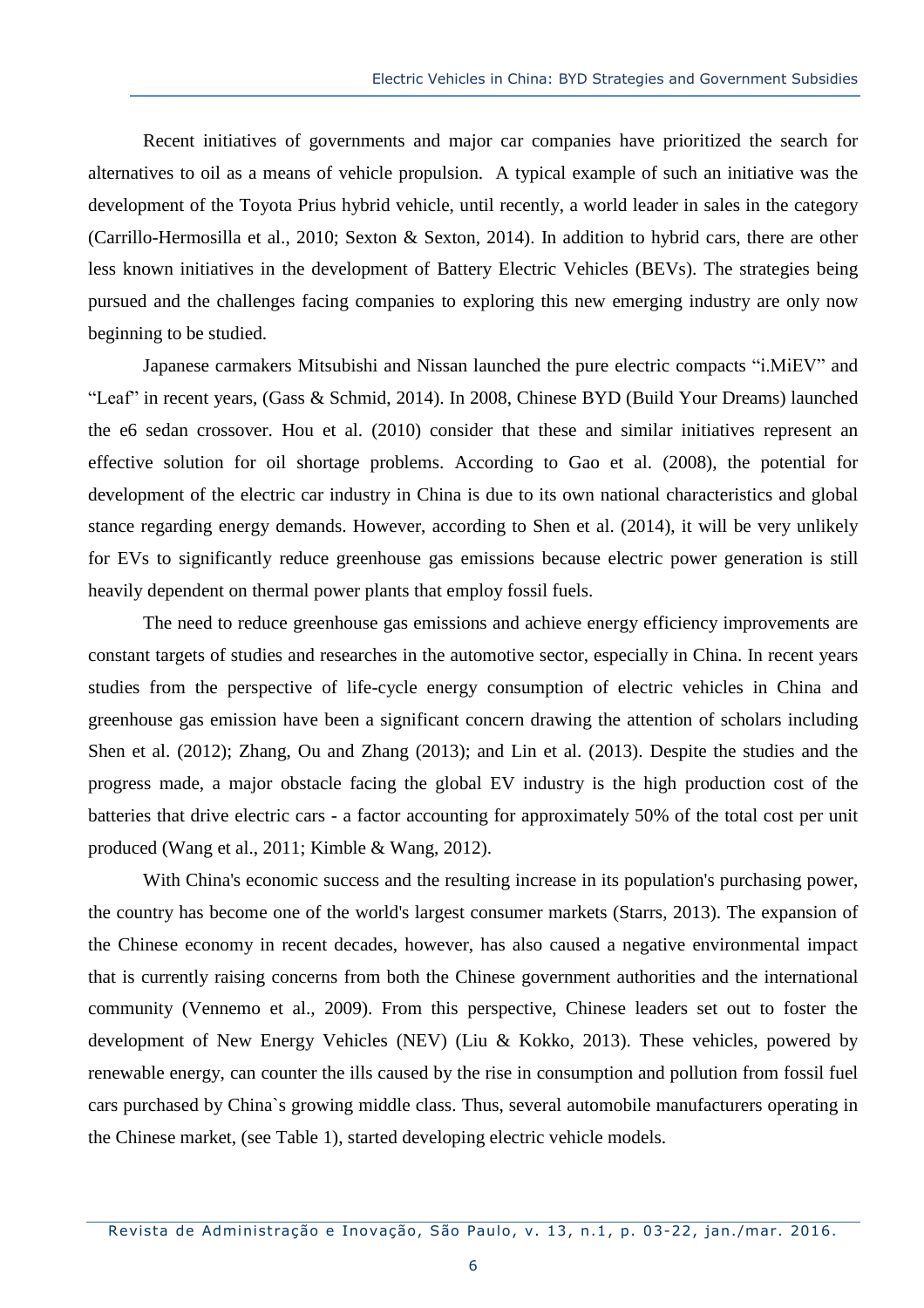| <b>Maker</b>               | <b>Model</b>           | <b>Battery Type</b>    | Range (km)/ km/h |
|----------------------------|------------------------|------------------------|------------------|
|                            | <b>ES 210</b>          |                        | 175/130          |
|                            | <b>EV 200</b>          |                        | 200/125          |
| <b>BAIC</b> (Beijing Auto) | E150 EV                | Lithium Ion            | 140/125          |
|                            | C30 EV                 |                        | 200/160          |
| BeiqiFoton                 | Midi EV                | Lithium Manganese      | 170/140          |
| <b>BMW</b> Brilliance      | Zinoro 1E              | Lithium iron phosphate | 150/130          |
|                            | e <sub>5</sub>         |                        | 220/160          |
| <b>BYD</b>                 | e6                     | LiFePO4                | 330/160          |
|                            | T <sub>3</sub>         |                        | 220/160          |
| <b>BYD-Daimler</b>         | <b>DENZA EV</b>        | LiFePO4                | 253/150          |
|                            | Benni EV               |                        | 150/120          |
| Changan                    | E30                    | Lithium Ion            | 160/125          |
|                            | Eado EV                |                        | 160/140          |
|                            | eQ EV                  | Lithium Ion            | 200/100          |
| Chery                      | Riich M1               | LiFePO4                | 120/120          |
| Dongfeng                   | E30L                   | Lithium Ion            | 160/80           |
| Dongfeng Nissan            | Venucia E30            | Lithium Ion            | 160              |
| <b>FAW</b>                 | Besturn B50 EV         | Lithium Ion            | 140/147          |
| FAW Toyota                 | Ranz EV                | Lithium Ion            | 120              |
| FAW Volkswagen             | Carely                 | LiFePO4                | 110/145          |
| Geely                      | $EK-2$                 | LiFePO4                | 180/150          |
| Great Wall                 | Haval M3 EV<br>LiFePO4 |                        | 160/130          |
| GreenWheel EV              | Jimma (Jummer)         | Lithium Ion            | 160/110          |
| Hafei                      | Saibao EV              | Lithium Ion            | 180/130          |
| Haima                      | Freema EV              | LiFePO4                | 160/90           |
| $\rm JAC$                  | iEV                    | LiFePO4                | 160/95           |
| Kandi EV                   | K11 (Panda EV)         | LiFePO4                | 80/80            |
| Lifan                      | 320 EV                 | LiFePO4                | 130/120          |
|                            | 620 EV                 |                        | 200/120          |
|                            | Maxus EV80             |                        | 170              |
| SAIC (Shanghai Auto)       | Roewe E50              | LiFePO4                | 180/130          |
| Shanghai GM                | Springo                | LiFePO4                | 150/130          |
|                            | ZotyeZhidou E20        |                        | 120/80           |
| Zotye                      | E200                   | Lithium ion            | $120/80\,$       |

**Table 1 New Energy Vehicles Makers in China**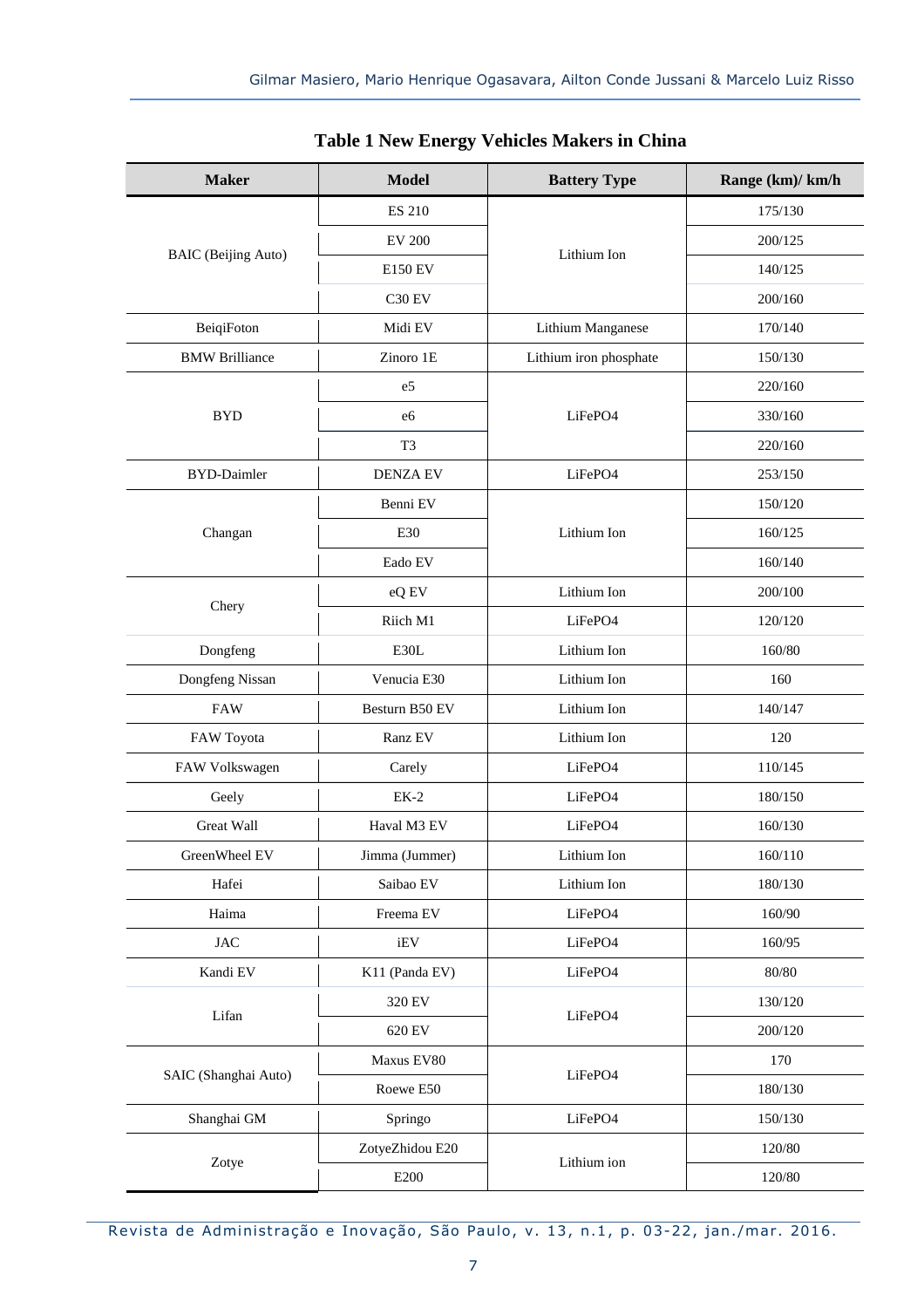|  | E30                |              | 150/80  |
|--|--------------------|--------------|---------|
|  | Cloud 100 EV       | Li(NiCoMn)O2 | 150/85  |
|  | 5008 (Nomad II) EV |              | 200/100 |
|  | <b>M300 EV</b>     | LiFePO4      | 200/120 |

Source: Reproduced with some changes from China Auto Web (2015). \* 100 Changan E30 EVs started to serve as taxis in Beijing in Feb. 2012. \*\* A fleet started to serve as taxis in Dalian in September 2013

According to data from the China Association of Automobile Manufacturers released by the China Auto Web (2015), EV sales increased 324% in 2014 as compared to 2013. Production reached 78,499 units, 4.5 times higher than the figure in that year. Car manufacturers in the country produced a total of 48,000 pure electric cars and 30,000 plug-in hybrids. Of all EVs sold in 2013, 71% are sedans, 27% buses and 1% trucks. According to the Association, the market should double its size to approximately 200 thousand units in 2015.

#### **3. A BRIEF REVIEW OF THE LITERATURE ON EVS IN CHINA**

Based on statistics from the China Association of Automobile Manufacturers, Yang (2010), affirms that the country became the world's leading automotive market in 2009. According to this researcher, the Chinese government started providing incentives of around US\$ 15 billion for the industry to strengthen its commitment to encourage EV development, generate jobs, and reduce urban pollution and dependence on oil imports.

The Chinese government has sought to stimulate the production of electric vehicles and is concerned with regulating the sector. According to Wang and Kimble (2011), it established the first standards and regulations in 2009, when it published a roadmap for the development of the battery industry - *Access Regulations for New Energy Vehicle Manufacturers and Products.* The government's concern, additionally to the regulatory framework, lies in overcoming the obstacles arising from the low EV production due to the lack of efforts to seek ways to reduce costs - and expand the potential market for such vehicles. Kimble and Wang (2013) also consider infrastructure, i.e., charging stations, an important technological challenge for the feasibility of electric cars in China.

Infrastructure needs represent a challenge to both government authorities and private agents. According to Wu et al. (2015) public authorities choose to build home charging stations within communities, but these investments raised conflicts with property management companies. Based on a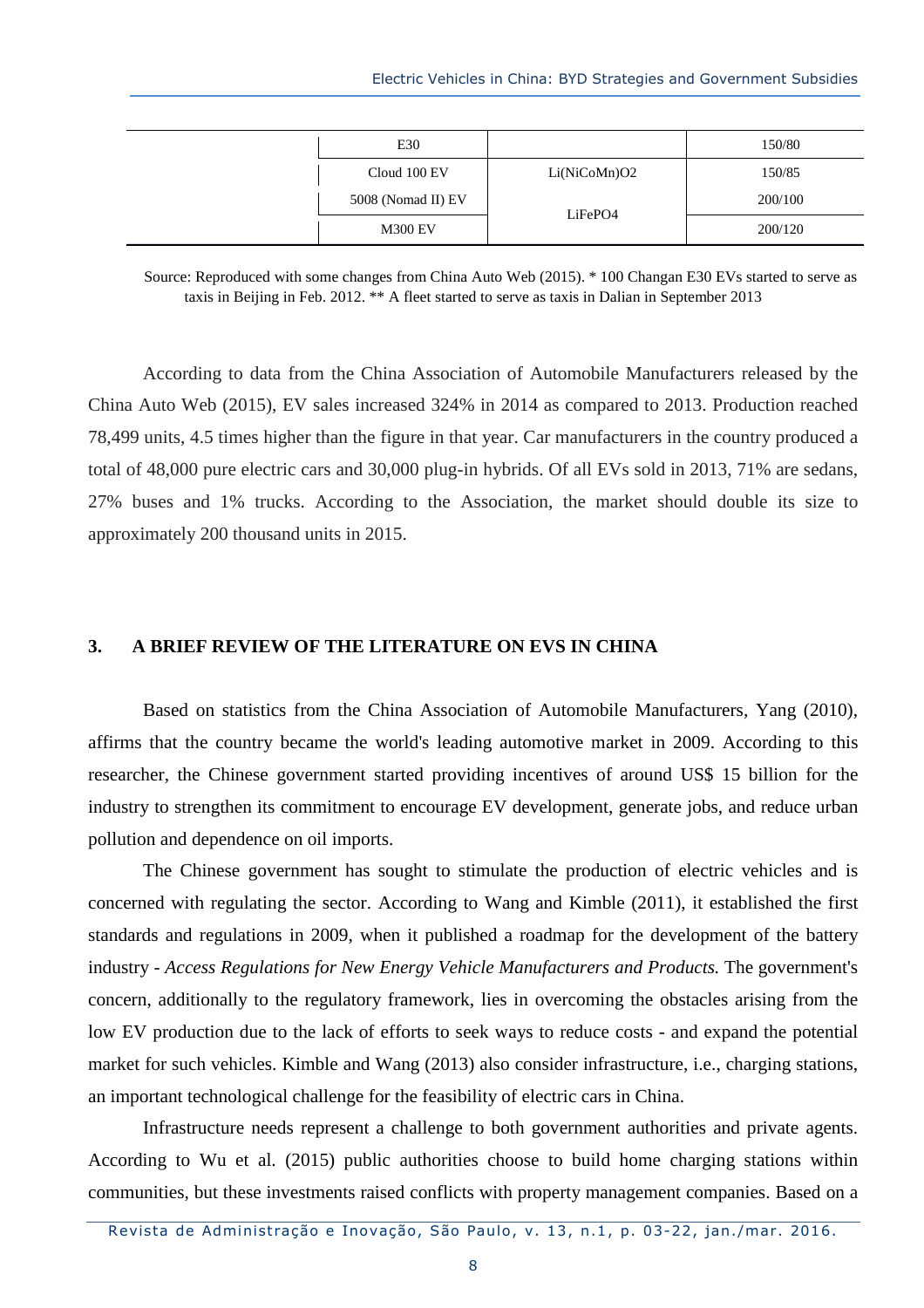two-period imperfect information game theory model to study the moral hazard of this conflicting relationship, the authors find that the optimal choice for governments is to constantly improve the incentives mechanisms and strive to reduce or eliminate the conflict of interest. Therefore, they recommend that the Chinese government should focus on long-term returns that will be derived from increasing dissemination of EVs.

Searching for the rationale and impacts of the EVs in China, Hao et al. (2014) studied the ownership cost analysis of the battery electric passenger vehicles *vis a vis* their counterpart conventional passenger vehicle models. They investigate the existing government subsidies for the production of EVs. They conclude that in the short-term, China´s subsidies are very necessary; however, in the long-term with the decrease of the manufacturing cost of batteries, the ownership costs are projected to decrease despite of the phase-out mechanism of government subsidies. For these authors, batteries of passenger vehicles could become less or not reliant on subsidy to maintain cost competitiveness by the next five years. Furthermore, they also consider that by now subsidies are not enough for the EVs market to take off and further technological improvements regarding the limited electric range and reductions of the battery costs are essential for the further development of this market.

In an incipient market, subsidies have proven to be critical for the development of new technologies and to foster demand. Worldwide we have several examples of this common practice. In the US, currently the biggest consumer market for EVs, government incentives began in 2004-2006 focusing primarily on the demand side, through rebates, tax credits and fee waivers (Diamond, 2009). In Japan, one of the pioneers in this industry, the same idea was used to improve demand by giving buyer's preferential conditions since 1999, but no support was provided to companies for the development of EVs (Phol & Yarime, 2012).

In France, government incentives have been driven by concerns focusing on energy and environmental issues, especially the reduction of greenhouse gas emissions. With the coordination of PREDIT - National Program of Research and Innovation in Transportation, cooperative research projects have been developed involving car manufacturers, major suppliers, industrial firms from other sectors (oil sector) and public institutions (the French Oil Institute). Public laboratories and universities received 23% of 2002-2007 total funding to invest in projects concern electric and hybrid motors with a strong emphasis on the development of batteries (Oltra & Jean, 2009).

In other cases, governments are raising barriers to discourage demand cognizant of the necessity for carbon emissions reduction. In Denmark, conventional petrol or diesel cars are subject to high registration fee. As a result, energy companies, transport companies, regulators and public

9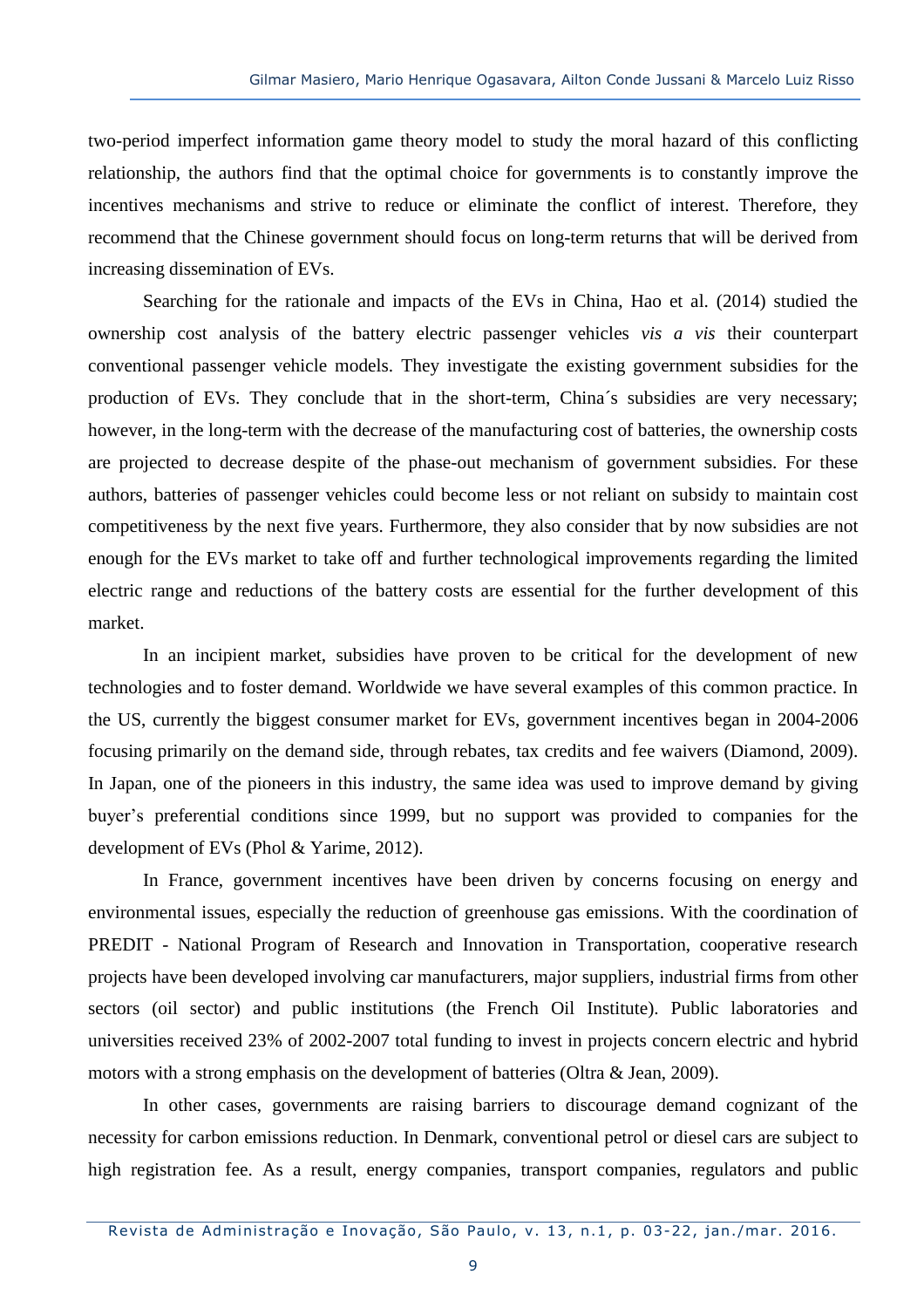authorities have been more willing to adopt electric cars (Christensen et al., 2012). By 2014, sales of EVs reached the highest worldwide market share representing 2.5% of total global sales.

Considering public awareness and acceptance of alternative fuel vehicles in China, Zhang et al. (2011) found that the timing of a consumer's purchases of an EV is influenced by whether he holds an academic degree, annual income, the number of vehicles, government policies, the opinion of peers and tax incentives. They also found that the willingness to pay for an EV is influenced by individual characteristic including the owner`s age, number of family members, number of vehicles, the opinion of peers, maintenance costs and safety.

Zhang et al. (2013) examined the impact of government policies on the acceptance of EVs measuring four important factors influencing consumer's decisions: the willingness to purchase, the purchasing time, the environmental awareness and psychological needs. These authors found that performance attributes, rather than financial benefits are the most important variable to influence the consumer´s decision to purchase an electric vehicle. These authors therefore argue that government policies have had a moderate effect regarding the purchasing intention, time and price.

Gong et al. (2013) outline Chinese Government efforts to disseminate the use of EVs under the widely called *The Thousands of Vehicles, Tens of Cities* (TVTC) Program. This pilot program, which also started in 2009, has been selecting and subsidizing Chinese cities to implement EVs as a way to disseminate the culture of this mode of transportation in the country. Thirteen medium or large-sized cities that met the criteria were chosen to serve as pilot sites to the experience. In a short period, the number of cities scaled to 25 and in all of them, according to Zheng et al. (2012), public utility sectors such as buses, taxis, sanitation vehicles, postal fleets and official vehicles were prioritized. Tagscherer (2012) reviews this and other public policies that did not generally accomplish the expected results.

Despite the development of batteries with lengthened driving ranges, Earley et al. (2011) argue that hybrid vehicles could serve as a bridging technology in China because of the high cost of technology and the difficulties to disseminate and popularize pure EVs. Hybrids have the positive attributes of traditional vehicles and are partly battery-powered with smaller batteries and shorter charging times. They emphasize that it is vital that expectations from governments, automakers and infrastructure contractors be aligned. According to EV News (2015), by the end of 2013, there were just over 400 charging stations in China. Without coordination, the scaling up of the industry will be quite limited given the current level of available infrastructure.

Despite the need to overcome current technological challenges, two benefits can be perceived with the development of EV production in China. According to Li et al. (2015), EVs radiate less heat as compared to traditional vehicles and this difference could mitigate the effect known as the urban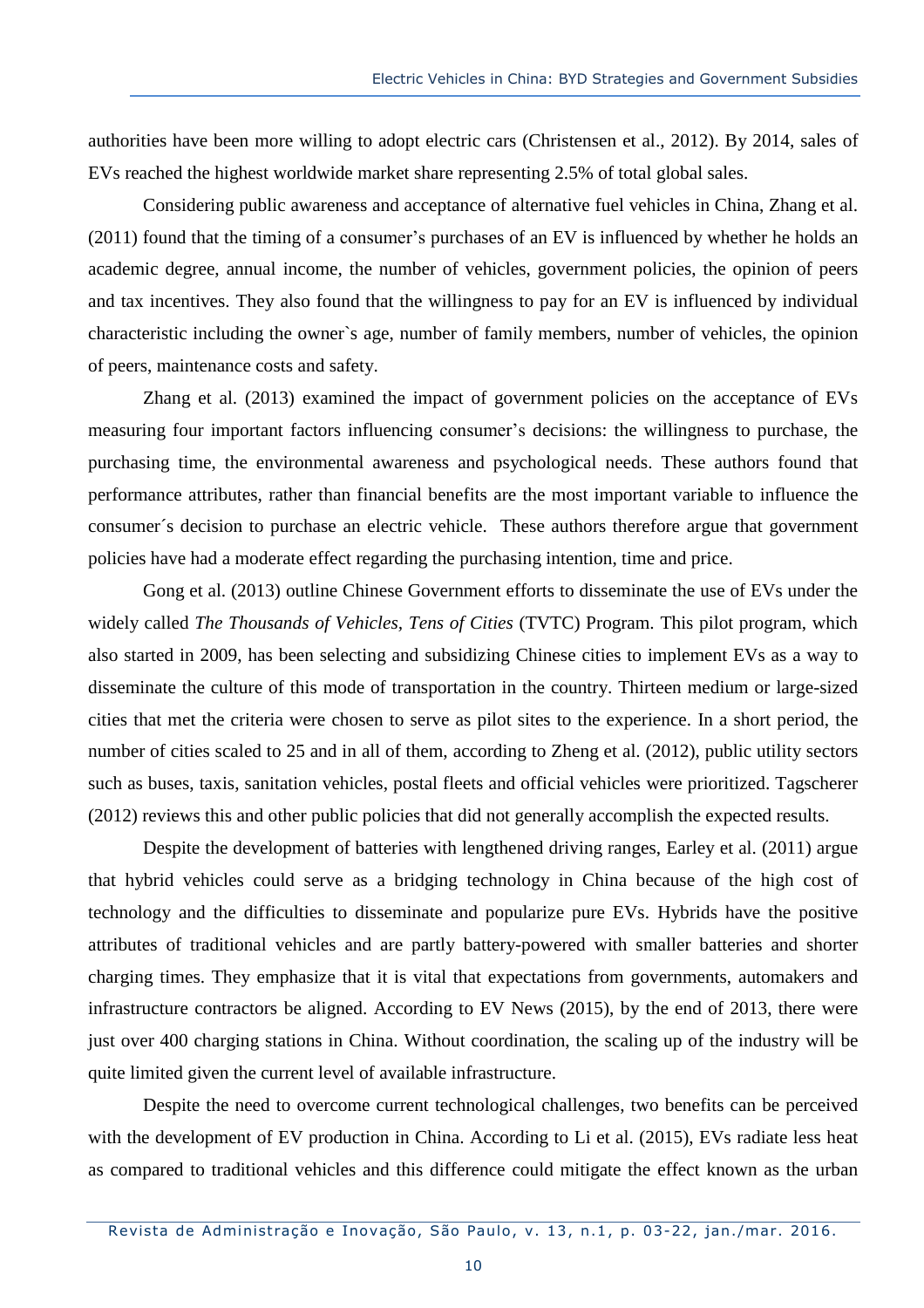heat island, that is, the phenomenon that raises temperatures above normal in large cities like Beijing in warmer months. For these researchers, the resulting cooling from replacing all internal combustion vehicles for EVs could mean that city residents will reduce their usage of air conditioners, a major contributor to energy consumption. The costs and benefits of developing a particular new industry are always difficult to measure. But, as exemplified below by the BYD's  $7 + 4$  strategy and the amount of Chinese subsidies to this emerging branch of the automotive sector, it is fair to say that the benefits exceed the costs.

#### **4. THE CASE OF BYD AND ITS EXPANSION STRATEGY**

In 1995, BYD Company Limited started operations with 20 employees and US\$ 300,000 in initial investment. Since then, the company has grown at an average of 70% per year. Today, the Chinese company has a staff of 190,000 employees worldwide and around US\$ 9.1 billion in sales. The company started its activities making mobile phone batteries and quickly moved on making OEM handsets for the information technology industry. In 2003, it entered the auto and renewable energy sectors. The company's diversification is represented in Figure 1.



**Figure 1 BYD's Areas of Expertise**

Source: BYD (2015)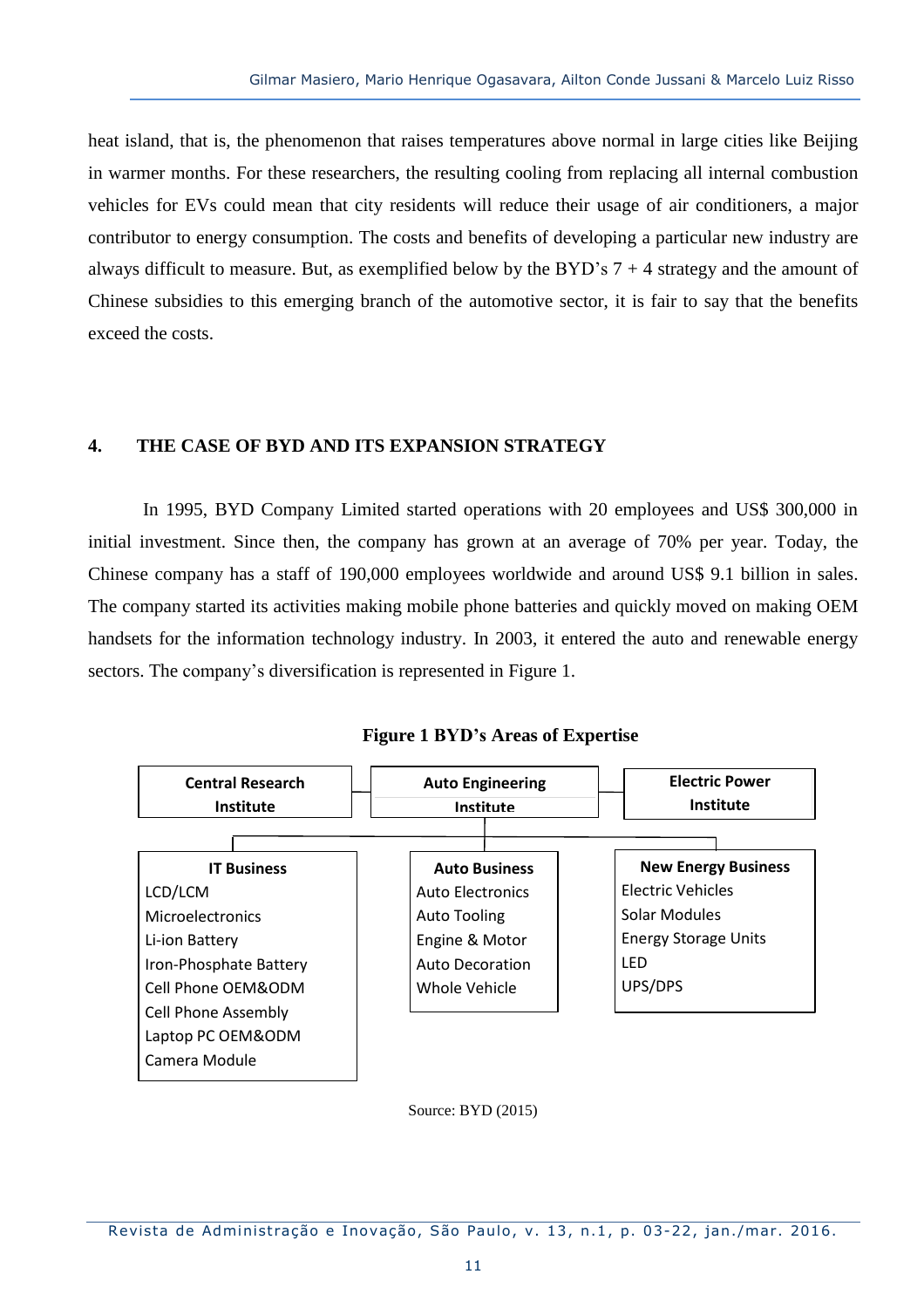According to company executives, BYD is the largest manufacturer of pure electric vehicles worldwide. It manufactures plug-in electric vehicles (PHEV) and is also producing its secondgeneration of dual hybrid vehicles, known as Dual Mode. The company's *Qin* model ranks as the first in sales in China and third worldwide. The company is a world leader in the production of ironphosphate batteries used in their EV models, as well as in a broad range of energy storage units with different applications. BYD entered in the automobile business in 2003 and five years later, in 2008, it launched its first PHEV, the F3DM sedan, and in 2010 its first BEVs: the crossover sedan e6 and the 12-meter K9 bus, both to be used in public transportation. The Automotive Testing Technology International recognized the company's test facility as the "2013 Crash Test Facility of the Year". BYD's business main expansion events are shown in Figure 2.



#### **Figure 2 BYD main accomplishments from 1995-2015**

Source: Information provided by BYD (2015) Headquarters

The company is based in the city of Shenzhen, Guangdong Province, but it also has factories in Beijing, Xi'an, Shanghai and Changsha. In total, BYD currently has 20 factories producing from IT to EV components, 14 in China and 6 around the world: Russia, Syria, Egypt, Sudan, USA and Brazil. In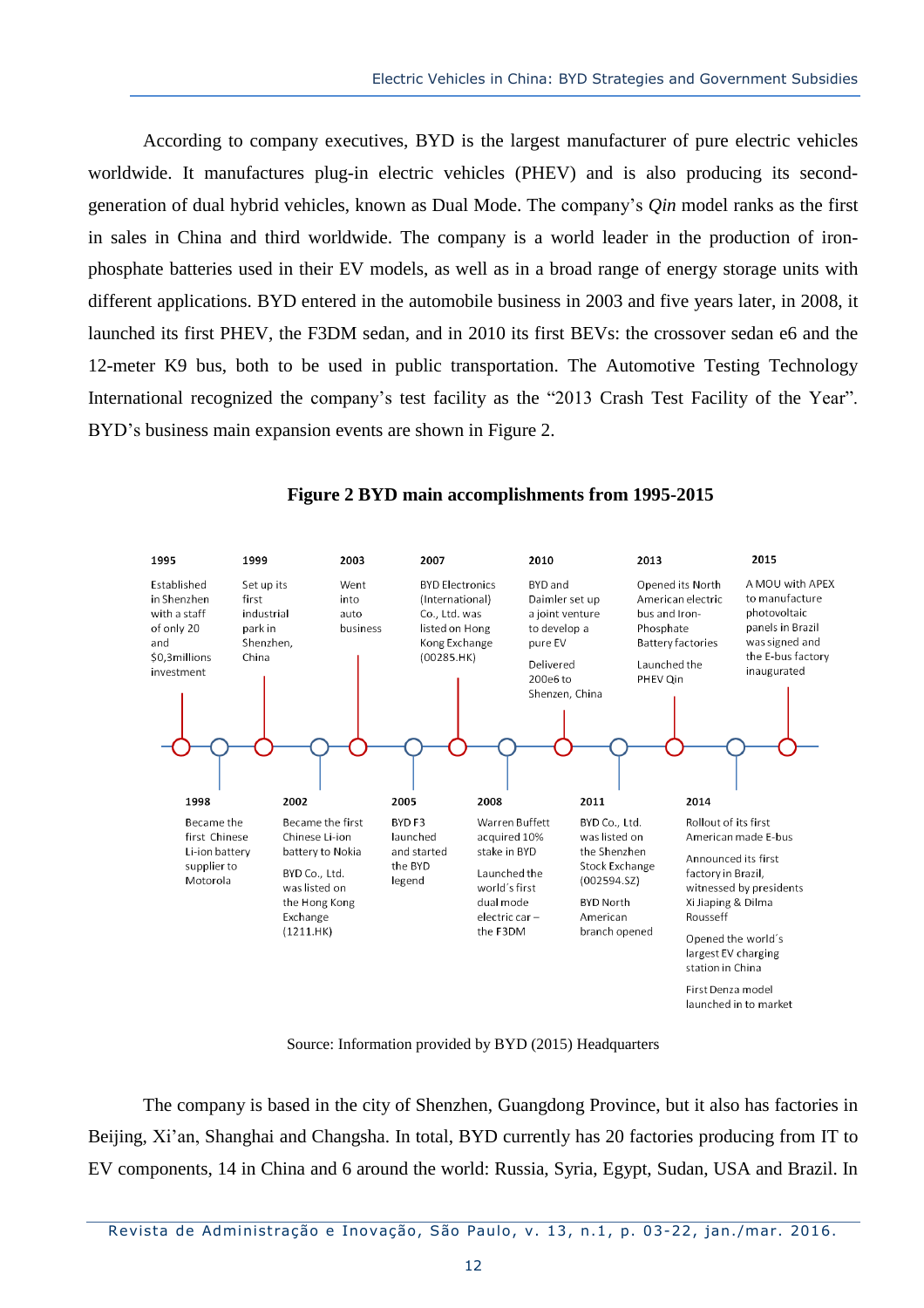Brazil, BYD has built a CKD bus assembly facility in the region of Campinas –São Paulo, and its buses have been tested in the Brazilian cities of Curitiba, Rio de Janeiro, Salvador, Brasília and Joinville. According to a BYD executive at Headquarters, this early international expansion is due to the fact that "... our technology is mature enough, but the EV market is not. We must explore BYD's advantage by being the first to start operating in the largest consumer markets (BYD, 2015)."

According to the company, the battery packs powering vehicles will also be made in Brazil. The company's core competency is its proprietary iron-phosphate battery, which is environmentally friendly safe, reliable and fully recyclable. It still retains over 70% capacity after 10,000 charging cycles, and goes through extremely harsh tests –flames, short circuit, prodding, striking, extreme heat, extrusion and overcharge. A Company executive stated that "…it will not burn or explode even when put into the fire" (BYD, 2015). This core technology enabled BYD to develop an entire EV and Energy Storage product portfolio.

Currently, BYD's best-selling model is the e6, an all-electric, zero-emission, low-noise crossover sedan. Sales began in May 2010 in the Chinese city of Shenzhen, which started operating the world's first electrified taxi fleet. The battery pack that equips the model grants it 300-kilometer autonomy. The battery's key feature is charging 80% in 30 minutes using a fast charger. According to an executive interviewed at the Brazilian branch, manufacture of the e6 in Brazil will depend "…on incentives that may be created if the federal government sanctions a law removing taxes on "green" vehicles" (BYD, 2015).

BYD Company Limited has devised what they denominate as a " $7 + 4$  strategy", also known as Green Mobility Strategy, which consists of electrifying all transportation currently dependent on fossil fuels. The 7 refers to on-road transportation (urban transit, taxis, private cars, tourism & commuting coaches, garbage trucks, urban goods logistics and urban construction logistics) and the 4 refers to offroad environments (harbor, warehouse, mining and airport).

Along with the production of EVs, BYD also provides different charging solutions, like the BYD AC Power-Interface; Bi-Directional Charge / Discharge Technology; Elevated Charging Facility; Vertical Charging Carrousel; Dual Overhead Bus Charging Facility and EV Charging Tower Facility. These charging solutions, allied with the  $7 + 4$  strategy embody one of BYD's "three green dreams". The other two are mass Solar Power Generation with its high-tech solar panels and efficient Energy Storage Solutions. According to BYD, the idea is to create a Zero-Emission Energy Ecosystem that is self-sufficient and sustainable, relying on complete vertical integration to guarantee clean energy from efficient energy generation and storage to its final use.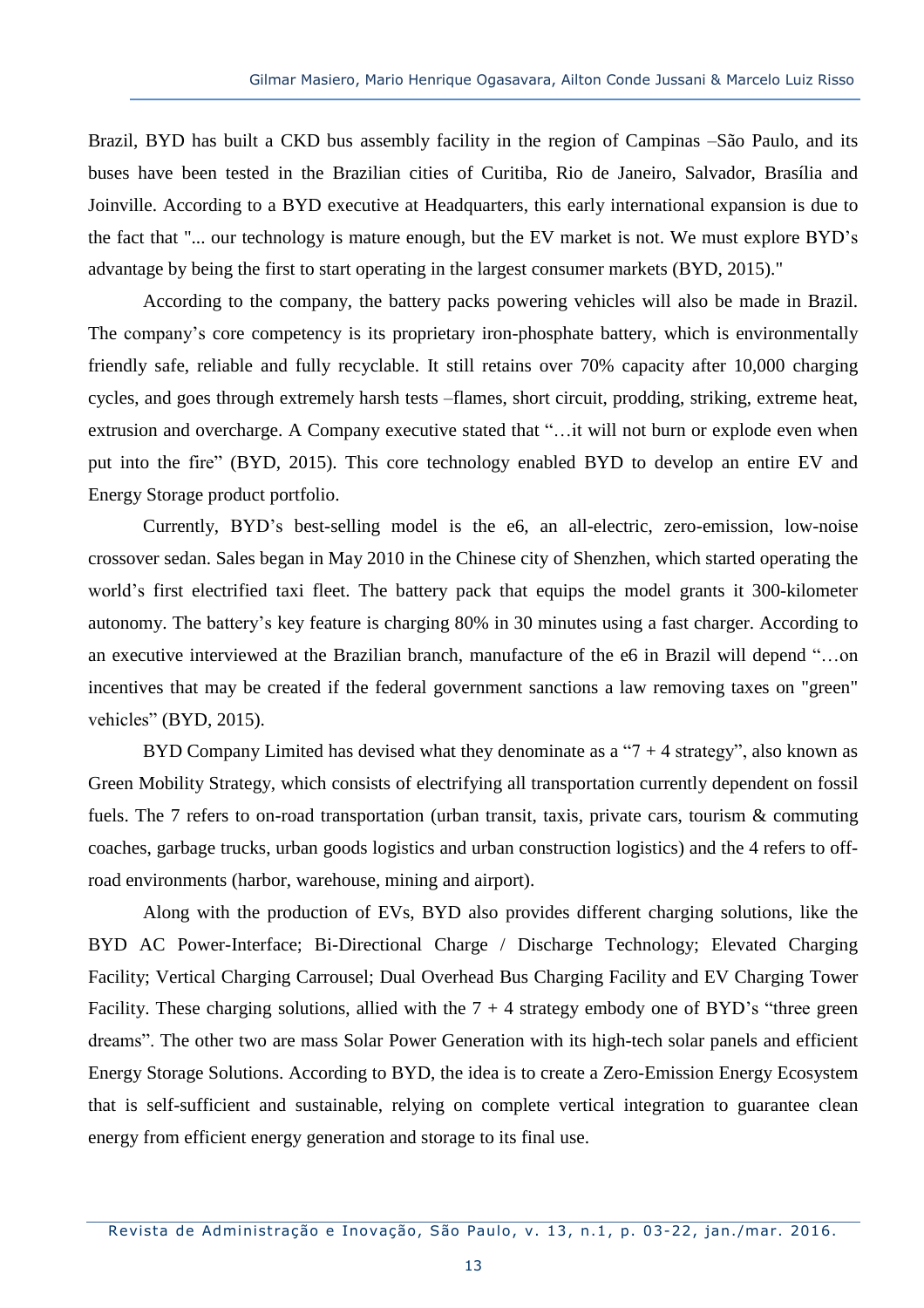In the solar power sector, the BYD "dream" consists of adding quality to Grid Parity by developing its Dual Glass PV Module 2.0 with an advanced solar cell technology that achieves an average efficiency of 18.0%. The *BYD New Energy Total Solution* comprises PV Module + Tracking System + Inverter + Energy Storage. Its solar panels have received prominent certifications such as UL, CE, TUV, IEC and PV Cycle, and the company also offers the key part of the reverse and the Insulated Gate Bipolar Transistor (IGBT).

The company`s next "green dream" is streamlined energy storage for grid operations and renewable balancing. For grid operations, the company is working toward building smarter grids: discharging them during high power demand and charging during lower power demand with a shorter response time of just 4ms (which improves the transmission line and the equipment lifetime). China State Grid's 6MW / 36MWH Project (energy storage station) and Chevron 4MWH Project in San Francisco (mobile energy storage station) are representative of the company's efforts to build this new platform, as well as providing home energy storage systems as an additional component.

#### **5. CHINESE GOVERNMENT SUBSIDIES FOR THE EV INDUSTRY**

The support of local and central governments in China has been central to BYD's expansion. The electrified transportation dream and the  $7 + 4$  EV strategy are supported by subsidies which stimulate the production and commercialization of different types of EVs. Table 2 refers to the incentives that the central government provides for the purchase of electric vehicles among them the purchase of the pure electric BYD e6.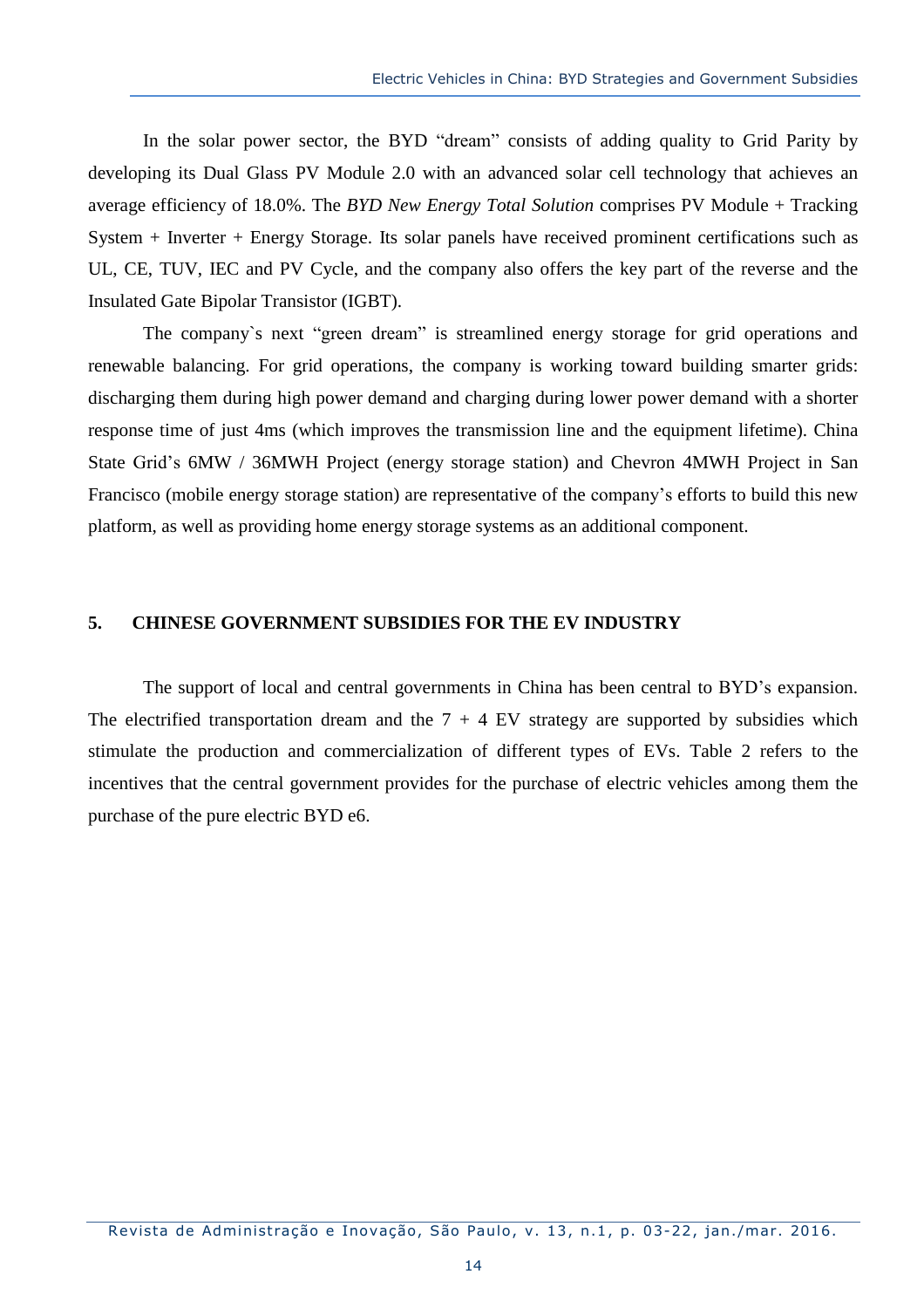| #              |                                           | <b>TECNICAL</b>                                                        | <b>ELEGIBLE</b> | <b>INCENTIVES IN 2015</b> |      |
|----------------|-------------------------------------------|------------------------------------------------------------------------|-----------------|---------------------------|------|
|                | <b>TYPE OF VEICHLES</b>                   | <b>ESPECIFICATIONS</b>                                                 | <b>VEICHLES</b> | <b>RMB</b>                | US\$ |
|                |                                           | 80km≤Autonomy <150km                                                   |                 | 31,5                      | 5    |
| $\mathbf{1}$   | <b>BEV</b>                                |                                                                        |                 | 45                        | 7,2  |
|                |                                           | Autonomy $\geq$ 250km                                                  | e6, Denza       | 54                        | 8,6  |
| $\overline{2}$ | <b>PHEV</b>                               | Autonomy $\geq$ 50km                                                   | Qin, Tang       | 31                        | 5    |
| 3              | Fuel Cell Car                             |                                                                        |                 | 180                       | 28,8 |
|                |                                           | 6m <lenght<8m< td=""><td></td><td>300</td><td>48</td></lenght<8m<>     |                 | 300                       | 48   |
| $\overline{4}$ | Pure Electric Bus                         | 8m <lenght<10m< td=""><td>K8</td><td>400</td><td>64</td></lenght<10m<> | K8              | 400                       | 64   |
|                |                                           | Lenght $\geq$ 10m                                                      | K <sub>9</sub>  | 500                       | 80,1 |
| 5              | Plug-in Hybrid Bus                        | Lenght $\geq$ 10m                                                      |                 | 250                       | 40   |
| 6              | Fuel Cell<br><b>Commercial Vehicle</b>    |                                                                        |                 | 450                       | 72,1 |
| 7              | Super-capacitor /<br>Lithium Titanate Bus |                                                                        |                 | 150                       | 24   |

**Table 2 Central government incentives and eligible BYD models**

Source: Data provided by BYD (2015) Brazil.

In addition to central government incentives, many major Chinese cities encourage the production and marketing of pure electric and/or hybrid vehicles in their districts. Typically, tax incentives are given to local automakers, which are based in the city itself or its province. Gong, Wang and Wang (2013) argue that local governments should end protectionist measures in the electric vehicle segment. Existing policies and incentive programs create subsidies only to areas where vehicles are produced, which may be warding off investors from other Chinese regions as well as international automakers. There is some limited evidence that this is changing. In the case of BYD, various local governments in different localities offer incentives for those purchasing the company's BEV and PHEV models as can be seen in Table 3.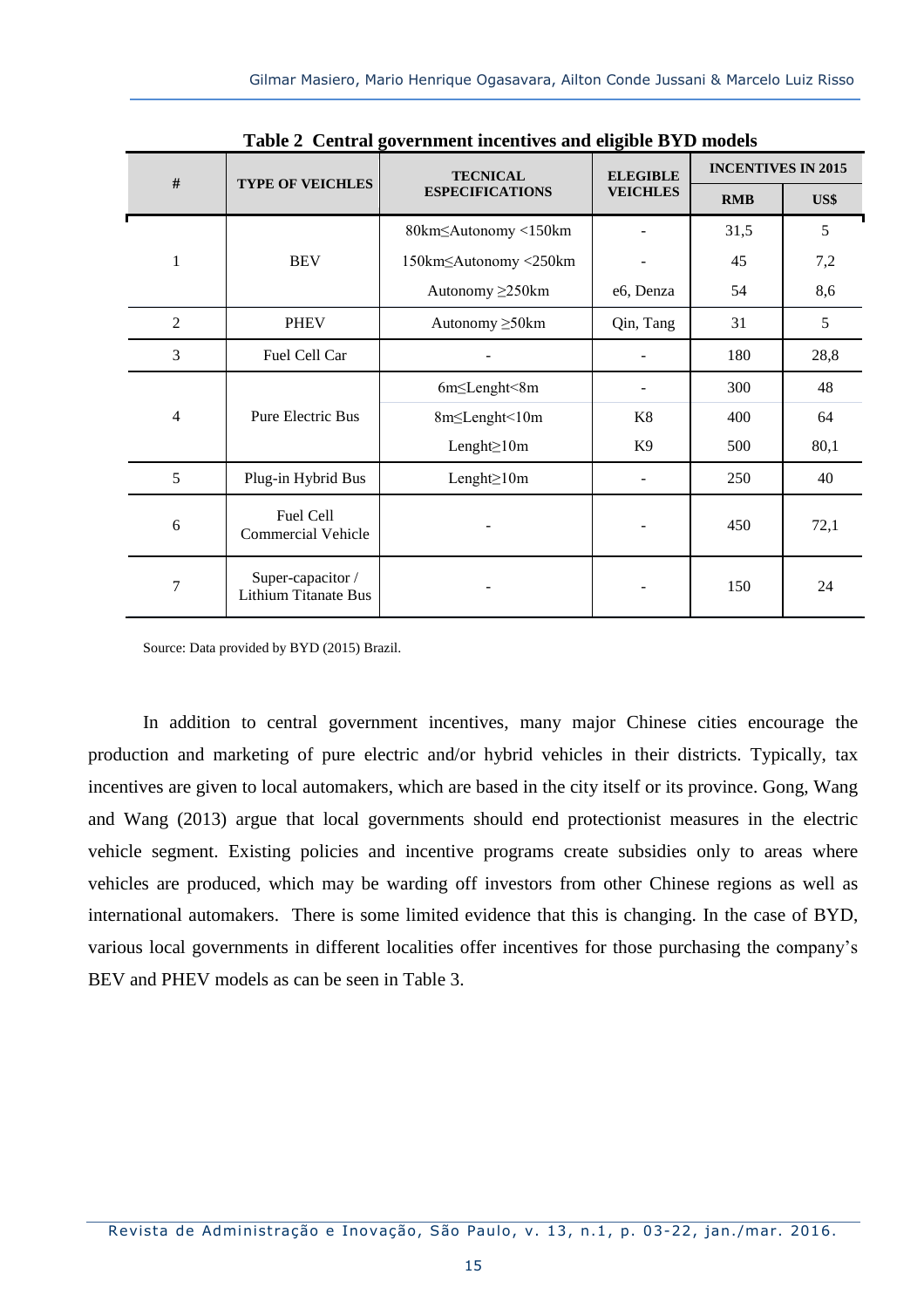|                         |           | <b>BEV</b> |                | <b>PHEV</b>              |                          | <b>PURE ELECTRIC BUS</b> |                          |                          |                          |
|-------------------------|-----------|------------|----------------|--------------------------|--------------------------|--------------------------|--------------------------|--------------------------|--------------------------|
| $\#$<br><b>CITY</b>     | e6, Denza |            | Qin, Tang      |                          | K8                       |                          | K <sub>9</sub>           |                          |                          |
|                         |           | <b>RMB</b> | US\$           | <b>RMB</b>               | US\$                     | <b>RMB</b>               | US\$                     | <b>RMB</b>               | US\$                     |
| $\mathbf{1}$            | Beijing   | 54         | 8.6            | $\overline{a}$           | $\frac{1}{2}$            | $\blacksquare$           | $\overline{\phantom{0}}$ | $\overline{a}$           | $\overline{a}$           |
| $\overline{2}$          | Shanghai  | 40         | 6.4            | 30                       | 4.8                      | 400                      | 64                       | 500                      | 80.1                     |
| 3                       | Guangzhou | 60         | 9.6            | 35                       | 5.6                      | 400                      | 64                       | 500                      | 80.1                     |
| $\overline{\mathbf{4}}$ | Shenzhen  | 60         | 9.6            | 35                       | 5.6                      | 400                      | 64                       | 500                      | 80.1                     |
| 5                       | Tianjin   | 54         | 8.6            | 31.5                     | 5                        | $\blacksquare$           | $\overline{\phantom{a}}$ | $\frac{1}{2}$            | $\overline{a}$           |
| 6                       | Taiyuan   | 20         | 5              | $\overline{\phantom{0}}$ | $\overline{\phantom{a}}$ | 400                      | 64                       | 500                      | 80.1                     |
| $7\phantom{.0}$         | Dalian    | 43.2       | 6.9            | 25.2                     | $\overline{4}$           | 320                      | 51.2                     | 400                      | 64                       |
| 8                       | Ningpo    | 54         | 8.6            | 31.5                     | 5                        | 400                      | 64                       | 500                      | 80.1                     |
| $\boldsymbol{9}$        | Wuhu      | 15         | 2.4            | $10\,$                   | 1.6                      | $\equiv$                 | $\equiv$                 | $\overline{\phantom{a}}$ | $\overline{\phantom{0}}$ |
| 10                      | Qingdao   | 60         | 9.6            | 35                       | 5.6                      | 80                       | 12.8                     | 100                      | 16                       |
| 11                      | Xinxiang  | 54         | 8.6            | $\overline{\phantom{a}}$ | $\frac{1}{2}$            | $\blacksquare$           | $\overline{\phantom{0}}$ | $\overline{a}$           | $\overline{a}$           |
| 12                      | Wuhan     | 54         | 8.6            | 35                       | 5.6                      | 400                      | 64                       | 500                      | 80.1                     |
| 13                      | Xiangyang | 54         | 8.6            | 31.5                     | 5                        | 135                      | 21.6                     | 450                      | 72                       |
| 14                      | Foshan    | 54         | 8.6            | 31.5                     | 5                        | 400                      | 64                       | 500                      | 80.1                     |
| 15                      | Xi'na     | 54         | 8.6            | 31.5                     | 5                        | 400                      | 64                       | 500                      | 80.1                     |
| 16                      | Hangzhou  | 30         | 4.8            | 20                       | 3.2                      | 400                      | 64                       | 500                      | 80.1                     |
| 17                      | Nanchang  | 44         | $\overline{7}$ | 24                       | 3.8                      | 110                      | 17.6                     | 150                      | 24                       |

**Table 3 Incentives of local governments to market models of BYD (in** *thousands***)**

Source: Data provided by BYD (2015) Brazil

As seen in Table 3, the e6 model has a local incentive of US\$ 8,646in Beijing. According to Kwong (2014), besides the cash incentive, the Beijing Administration plans to increase the number of recharging stations in the city from 20 to 100 to provide consumers with more locations to recharge their electric cars. Reducing battery manufacturing costs and expanding EV charging infrastructure remains a challenge for widespread use of electric cars in China. The priority to expand fleets of electric vehicles cannot rely on subsidies indefinitely; a fact, that BYD (2015) recognizes in stating that "phasing out EV subsidies must be gradual, considering market maturity and consumption of its sustainable solutions".

With or without government subsidies, Lu et al. (2014) consider that project demonstration is one of major components to increase public awareness and stimulate stakeholders' role transformation, especially regarding the need to make further infrastructure investments and expand energy supplies. Since the beginning of several large-scale demonstration projects, the EV industry in China has made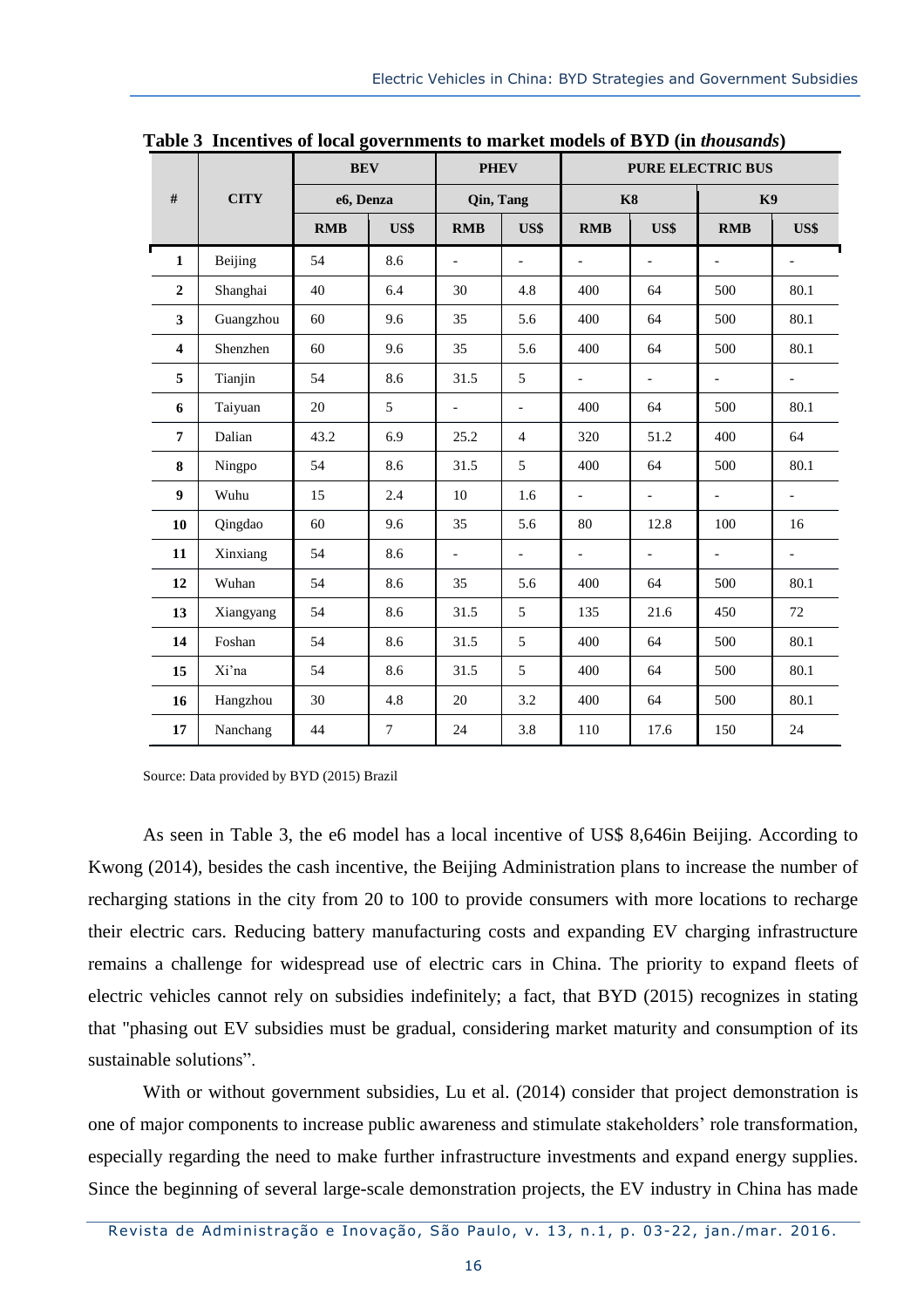great progress. Public procurements, arising mainly from public transportation projects, have been subsidizing the expansion of the industry given the high production costs for companies until a more optimal scale is reached.

BYD case has included as a part of its strategy the need to improve the public and government awareness in China as well as other countries and cities around the world on the potential benefits from the development and expansion of the EV industry. BYD (2015b) has been expanding its national as well as international presence. It has signed cooperation agreements with the taxis fleet of Montevideo, Uruguay (with 50 vehicles until august-2015) and Bogota, Colombia (with 45 EVs since 2012) to help promote consumer and public authority awareness of the industry. It has also entered into partnerships with the public sector to introduce electric buses as part of the public transportation system. The company has deployed EV operated buses in Campinas, Brazil (10 buses until July-2015), Kuala Lumpur, Malaysia (15 fully electric buses until June-2015) and London, UK (starting in Oct-2015).

#### **6. CONCLUSION AND POLICY IMPLICATIONS**

Creating a substitute for internal combustion vehicles is a major technological challenge even more so for firms and governments in developing economies. The Chinese auto industry has been seeking to improve technologies used in electric cars just as the Japanese consumer electronics industry improved the technology in the 1970s and 1980s. Efforts are being made to develop the main components of the electric car: the battery, its management and powertrain systems. Moreover, Chinese firms and governments are also investing in this venture and contributing to the expansion of the incipient infrastructure, i.e., charging stations, as these are essential if EVs are to become more widely adopted in transportation in China.

Bakker, Maat and van Wee (2014) study the strategies of relevant stakeholders regarding the development and commercialization of EVs for the case of Netherlands. They identified some conflicts of interest among different stakeholders that seem to be present the case of Chinese stakeholders. To keep the momentum for electric vehicles expansion, conflicts must be reduced at the same time that cooperation among different partners must be deepened. BYD is a case in point of a company that is investing in supplying solutions and not just products. While producing EVs, the company is also producing the most expensive part of these vehicles- the batteries and infrastructure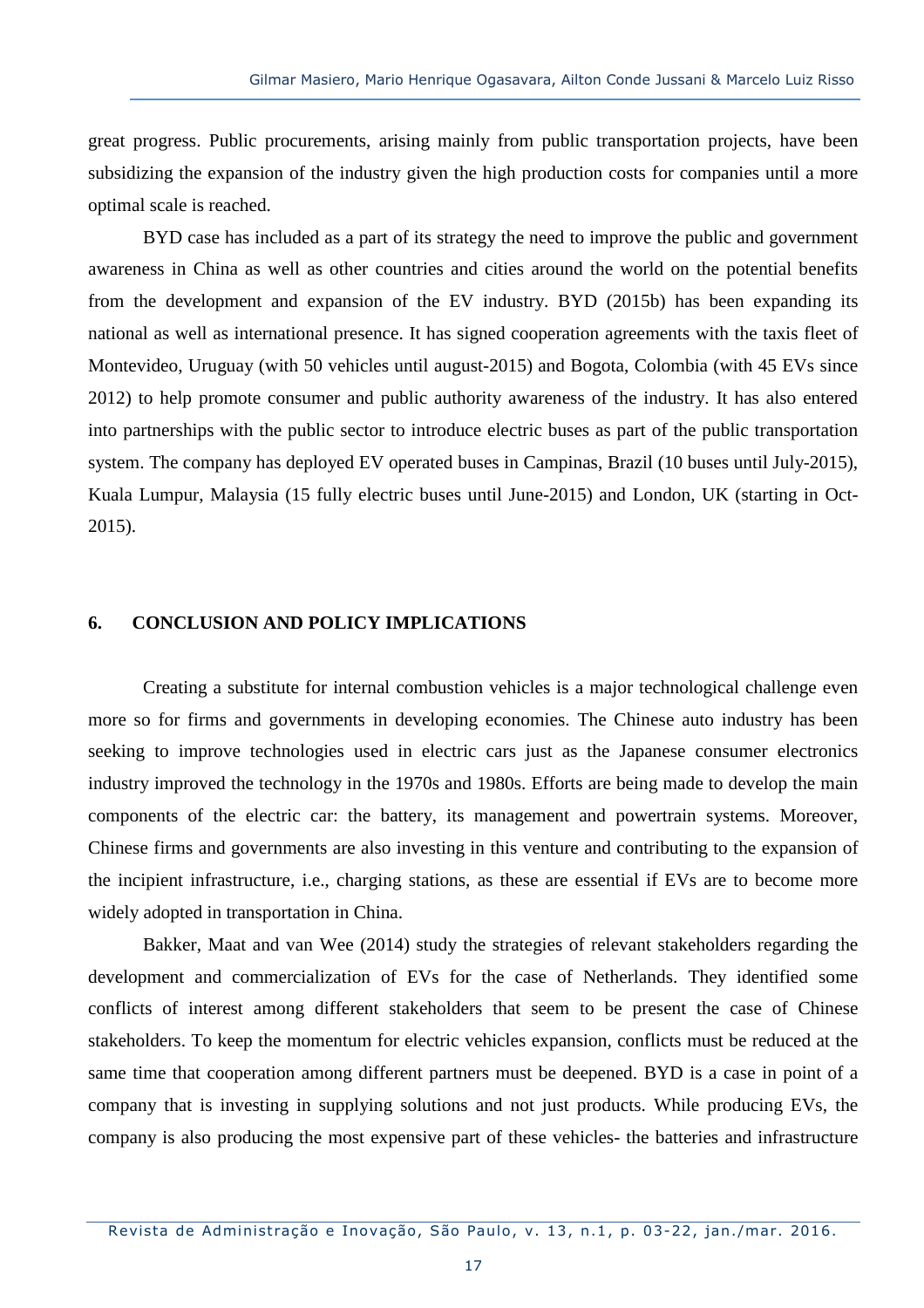equipment. At the same time, the company is also investing in developing solar technology in order to ensure that its technologies are ecologically sustainable.

Even with central and local government subsidies, BYD's EV production and marketing is still in an embryonic stage. However, given the exponential growth of the sector in China and the rest of the world, BYD is progressively seeking to deepen the technological developments that the industry demands, particularly in battery production. Expanding its solar energy sector is also helping to search for solutions suitable to satisfy consumer demands and environmental problems. The company is also rapidly internationalizing its EV operations, as stated by one of the executives, to explore the pioneering advantages in this emerging automotive segment both in China and abroad.

Research on the internationalization strategies in the emergent EVs industry being pursued by fast movers like BYD deserves to be further investigated. Future research should be directed at more in-depth case studies analyzing the company's performance in local and foreign markets. Specifically, further research is needed to understand if the vertical integrated structure of production of EVs that has driven the company's expansion in the Chinese market is able to continue as government subsidies are reduced. In foreign markets, case studies of BYD's investments could help to identify which factors (the gains from local production, the reduction of costs for batteries, the expansion of infrastructure, etc.) are most critical for the consolidation of the EVs segment. Beyond BYD, further research is also needed on what other Chinese companies as well as global automakers are doing to leverage the development of the EVs industry. These questions are a promising research agenda that should be pursued in the near future.

#### **Acknowledgments**

This research was undertaken with support from CNPq, the National Council for Scientific and Technological Development –Brazil, process n. 470382/2014-7. The authors acknowledge CNPq for the financial support and BYD management for their collaboration.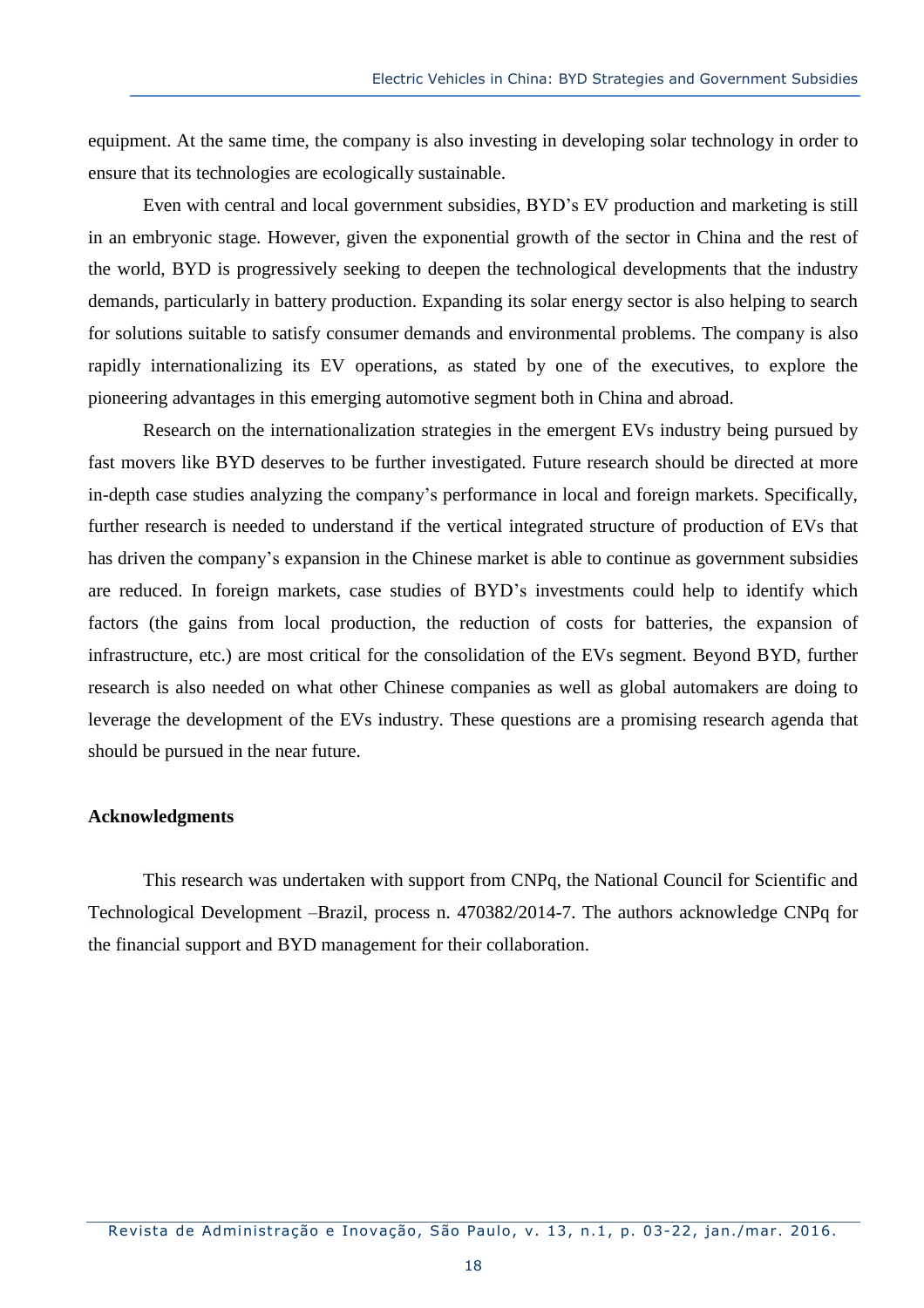# **REFERENCES**

Bakker, S.; Maat, K.; van Wee, G.P. (2014). Stakeholders interests, expectations, and strategies regarding the development and implementation of electric vehicles: the case of the Netherlands. *Transportation Research Part A*: Policy and Practice, 66, 52-62.

BYD Company Limited (2015). Interviews with company management headquarters and Brazilian subsidiary in May 4 and April 15, 2015, respectively.

BYD Company Limited (2015b). News. Available at [http://www.byd.com/na/news/news-172.html;](http://www.byd.com/na/news/news-172.html;%2520http:/www.byd.com/na/news/news-292.html) [http://www.byd.com/na/news/news-292.html;](http://www.byd.com/na/news/news-172.html;%2520http:/www.byd.com/na/news/news-292.html) [http://www.byd.com/na/news/news-285.html;](http://www.byd.com/na/news/news-285.html;%2520http:/www.byd.com/na/news/news-290.html) [http://www.byd.com/na/news/news-290.html;](http://www.byd.com/na/news/news-285.html;%2520http:/www.byd.com/na/news/news-290.html) [http://www.byd.com/na/news/news-287.html,](http://www.byd.com/na/news/news-287.html) (accessed in September 21, 2015).

Carrillo-Hermosilla, J., Del Río, P., & Könnölä, T. (2010). Diversity of eco-innovations: Reflections from selected case studies. *Journal of Cleaner Production*, 18(10), 1073-1083.

Castro, B. H. R. D., Barros, D. C., & Veiga, S. G. D. (2013). Baterias automotivas: panorama da indústria no Brasil, as novas tecnologias e como os veículos elétricos podem transformar o mercado global. *BNDES Setorial, n. 37, mar. 2013, p. 443-496*.

Castro, B. H. R. D., & Ferreira, T. T. (2010). Veículos elétricos: aspectos básicos, perspectivas e oportunidades. *BNDES Setorial, n. 32, set. 2010, p. 267-310*.

Chan, C. C. (2011). "Foreword to WEVA Journal Volume 4". *World Electric Vehicle Journal,* Vol. 4.

Chen, H., Jin, J., & Chen, J. (2008, September). Catching up in new energy vehicle industry: review of its development and policies in China. In *Management of Innovation and Technology, 2008. ICMIT 2008. 4th IEEE International Conference on* (pp. 810-814). IEEE.

China Auto Web (2015). 2014 EV Sales Ranking, available at: http://chinaautoweb.com/2015/01/2014-ev-sales-ranking/ (accessed in May 1, 2015).

Christensen, T.B., Wells, P. and Cipcigan, L. (2012). Can innovative business models overcome resistance to electric vehicles? Better Place and battery electric cars in Denmark. *Energy Policy,* 48, 498-505.

Cleantechnica.(2015). 10 Biggest Electric Car Battery Manufacturers Are….Available at <http://cleantechnica.com/2015/05/06/10-biggest-electric-car-battery-manufacturers-are/> (accessed in October 3, 2015).

Diamond, D. (2009). The impact of government incentives for hybrid-electric vehicles: Evidence from US states. *Energy Policy,* 37, 972–983.

Du; J.; Ouyang, M; Wang, H. (2010). Commercial solution to mass penetration of first generation battery electric vehicle in China. *World Electric Vehicle Journal,* 4, 890-896.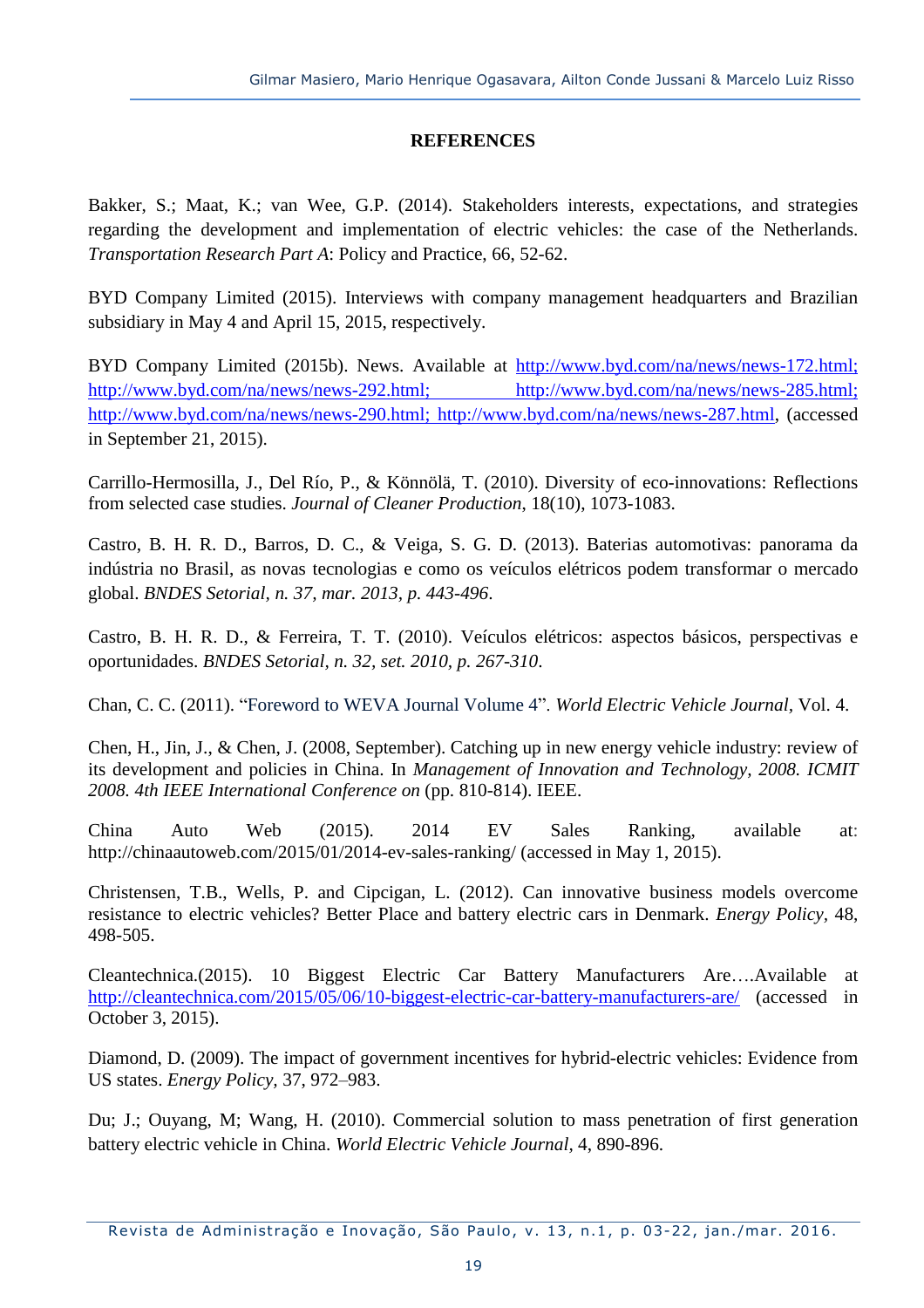Earley, R., Kang, L., An, F., & Green-Weiskel, L. (2011). Electric vehicles in the context of sustainable development in China. *The Innovation Center for Energy and Transportation (iCET), Background Paper,* (9).

EV News (2015). World Electrified Vehicle Sales 2013. Available at: http://evobsession.com-/worldelectrified-vehicle-sales-2013/, (accessed February 10, 2015).

Fournier, G., Hinderer, H., Schmid, D., Seign, R., & Baumann, M. (2012). The new mobility paradigm: Transformation of value chain and business models. *Enterprise and Work Innovation Studies*, 8, 9-40.

Gao, P., Wang, A. and Wu, A. (2008). China Charges Up: The Electric Vehicle Opportunity. *McKinsey & Company's Automotive and Assembly Practice in Greater China*. Available at: http://209.172.180.99/locations/greaterchina/China\_ChargesUp.pdf, (accessed May 19, 2015).

Gass, V., Schimidt, J. and Schmid, E. (2014). Analysis of alternative policy instruments to promote electric vehicles in Austria, *Renewable Energy*, 61(1), 96-101.

Gong, H., Wang, M.Q. and Wang, H. (2013). New energy vehicles in China: policies, demonstration, and progress. *Mitigation and Adaptation Strategies for Global Change Journal*. 18(2), 207-228**.**

Hao, H., Ou, X., Du, J., Wang, H., & Ouyang, M. (2014). China's electric vehicle subsidy scheme: Rationale and impacts. *Energy Policy*, 73, 722-732.

IEA – International Energy Agency. (2105). Global EV outlook: understanding the electric vehicle landscape to to 2020. Available at https://www.iea.org/publications/freepublications/publication/GlobalEVOutlook\_2013.pdf (accessed in October 3, 2015).

Karlsson; S.; Jonson, E. (2010). Electrification potential of the car: an estimate from a mid-size Swedish town. *World Electric Vehicle Journal,* 4, 82-90.

Kimble, C. and Wang, H. (2012). Transistors, electric vehicles and leapfrogging in China and Japan. *Journal of Business Strategy*, 33(3), 22 –29.

Kimble, C. and Wang, H. (2013). China's new energy vehicles: Value and innovation**.** *Journal of Business Strategy*, 34(2), 13-20.

Kudoh; Y.; Motose, R. (2010). Changes of Japanese consumer preference for electric vehicles. *World Electric Vehicle Journal*. 4, 880-889.

Lin, C., Wu, T., Ou, X., Zhang, Q., Zhang, X., & Zhang, X. (2013). Life-cycle private costs of hybrid electric vehicles in the current Chinese market. *Energy Policy*, 55, 501-510.

Liu, Y. and Kokko, A. (2013). Who does what in China's new energy vehicle industry?, *Energy Policy*, 57, 21-29.

Revista de Administração e Inovação, São Paulo, v. 13, n.1, p. 03-22, jan./mar. 2016.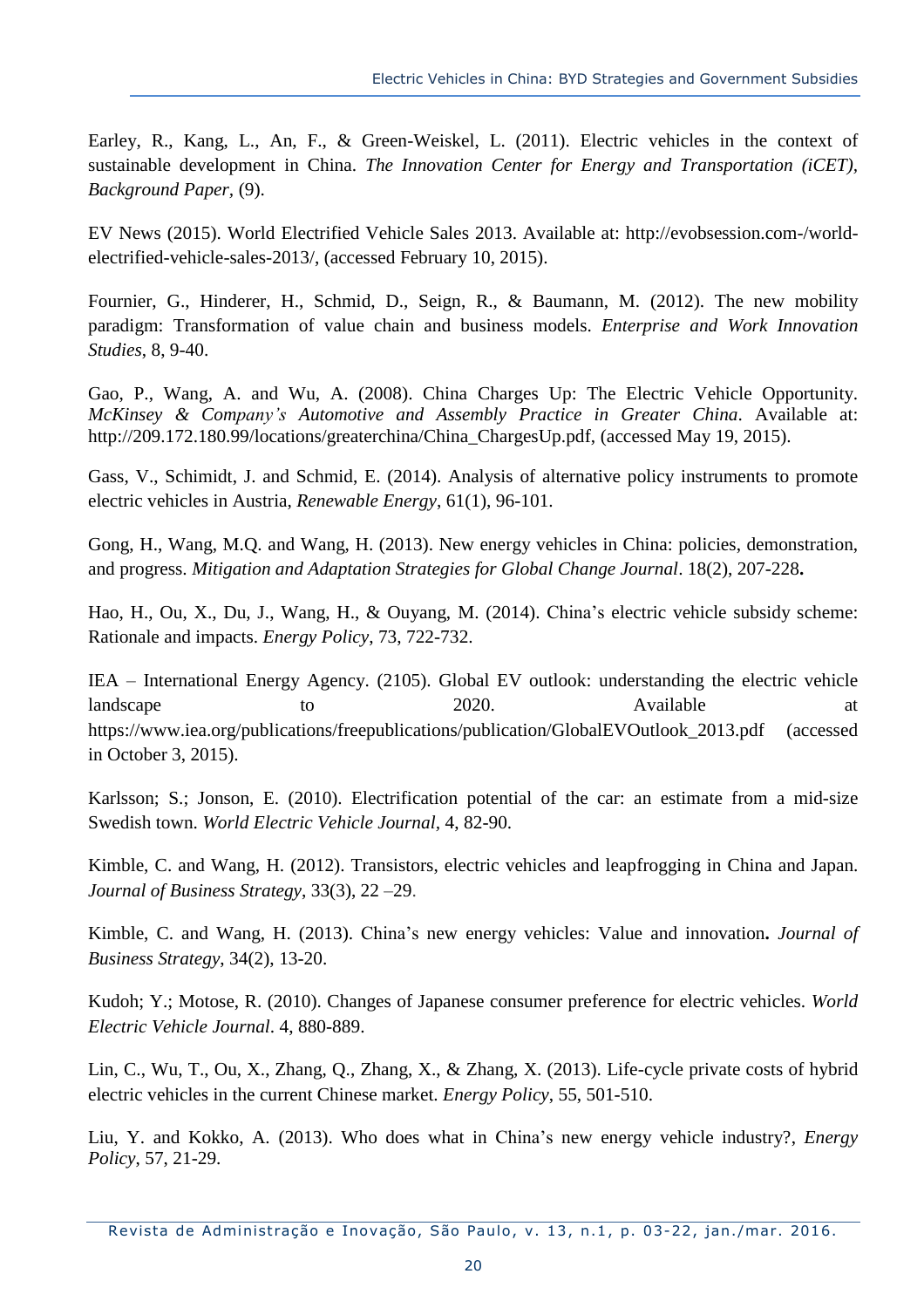Lu, C. Rong, K. You, J. & Shi, Y. (2014). Business ecosystem and stakeholders' role transformation: Evidence from Chinese emerging electric vehicle industry. *Expert Systems with Applications,* 41, 4579–4595.

Oltra, V. and Jean, M.J. (2009). Sectoral systems of environmental innovation: An application to the French automotive industry, *Technological Forecasting & Social Change,* 76, 567–583.

Phol, H. and Yarime, M. (2012). Integrating innovation system and management concepts: The development of electric and hybrid electric vehicles in Japan. *Technological Forecasting & Social Change*, 79, 1431–1446.

Sexton, S.E. and Sexton, A.L. (2014). Conspicuous conservation: The Prius halo and willingness to pay for environmental bona fides, *Journal of Environmental Economics and Management*, 67(3), 303- 317.

Shen, W., Han, W., Chock, D., Chai, Q., & Zhang, A. (2012). Well-to-wheels life-cycle analysis of alternative fuels and vehicle technologies in China. *Energy Policy*, 49, 296-307.

Shen, W., Han, W. and Wallington, T. J. (2014). Current and Future Greenhouse Gas Emissions Associated with Electricity Generation in China: Implications for Electric Vehicles. *Environmental Science and Technology*, 48(12), 7069–7075.

Starrs, S. (2013). American economic power hasn't declined—It globalized! summoning the data and taking globalization seriously, *International Studies Quarterly*, 57(4), 817-830.

Tagscherer, U. (2012). *Electric mobility in China: A policy review*. Fraunhofer ISI.

Vennemo, H., Aunan, K., Lindhjem, H. and Seip, H.M. (2009). Environmental pollution in China: Status and trends, *Review of Environmental Economics and Policy,* 3(2), 209-230.

Wang, H. and Kimble, C. (2011). Leapfrogging to electric vehicles: patterns and scenarios for China's automobile industry. *International Journal of Automotive Technology and Management*, 11(4), 312- 325.

Wong; Y. S.; Lu, W. F.; Wang, Z. (2010). Life cycle cost analysis of different vehicle technologies in Singapore. *World Electric Vehicle Journal,* 4, 912-920.

Wu, T., Ma, L., Mao, Z., & Ou, X. (2015). Setting up charging electric stations within residential communities in current China: Gaming of government agencies and property management companies. *Energy Policy*, 77, 216-226.

Xonghu, L. (2010). Energy issue of pure electric vehicle in China. *World Electric Vehicle Journal*, 4, 91-97.

Yang, C. (2010). Launching Strategy for Electric Vehicles: Lessons from China and Taiwan. *Technological Forecasting & Social Change*, 77(5), 831-834.

Zhang, X., Wang, K., Hao, Y., Fan, J. L., & Wei, Y. M. (2013). The impact of government policy on preference for NEVs: The evidence from China. *Energy Policy*, 61, 382-393.

Revista de Administração e Inovação, São Paulo, v. 13, n.1, p. 03-22, jan./mar. 2016.